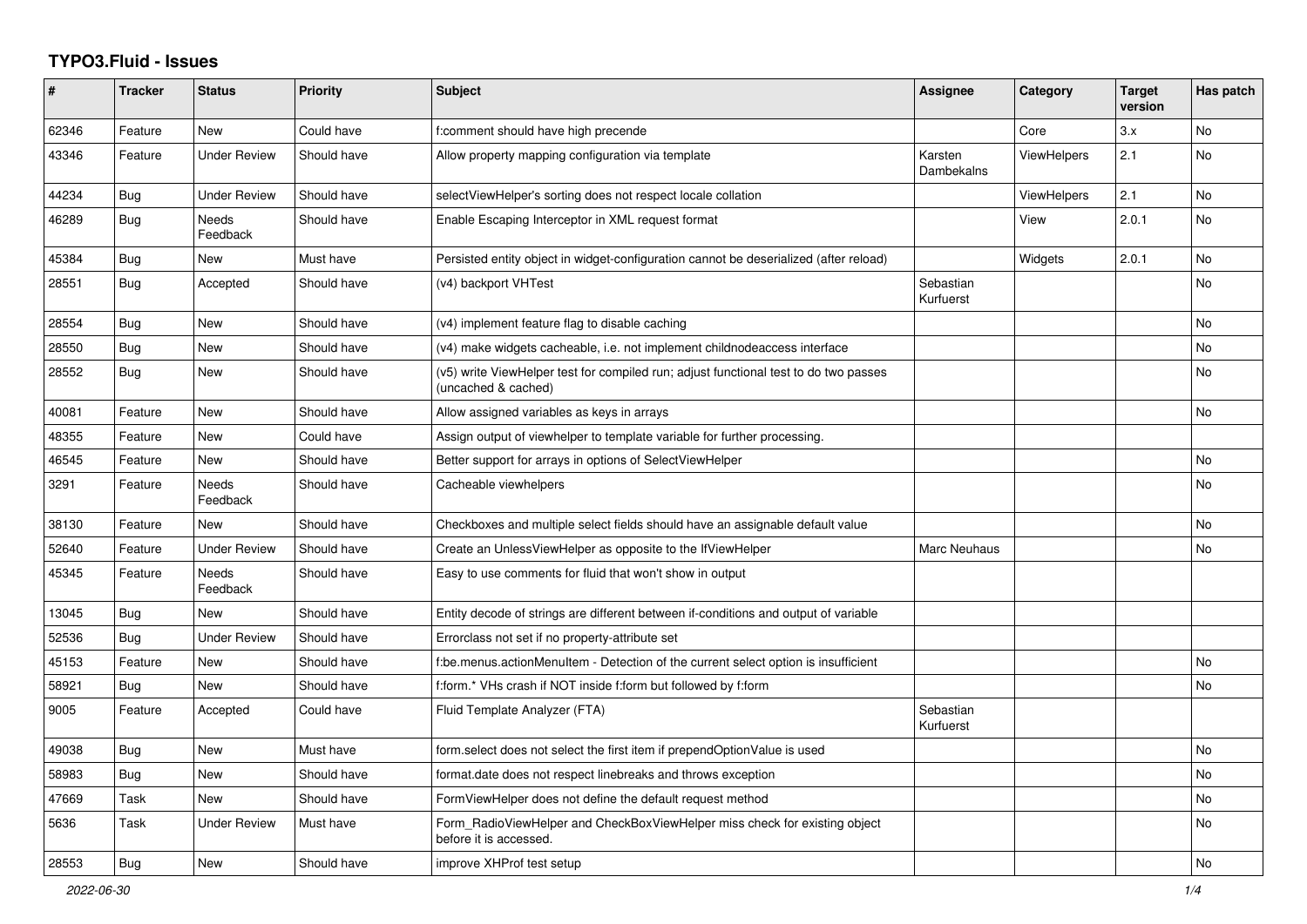| #     | <b>Tracker</b> | <b>Status</b>            | <b>Priority</b> | <b>Subject</b>                                                                                | <b>Assignee</b>        | Category | Target<br>version | Has patch |
|-------|----------------|--------------------------|-----------------|-----------------------------------------------------------------------------------------------|------------------------|----------|-------------------|-----------|
| 56237 | Task           | <b>New</b>               | Should have     | in-line (Condition) View Helpers should not evaluate on parsing                               |                        |          |                   | <b>No</b> |
| 57885 | Bug            | New                      | Must have       | Inputs are cleared from a second form if the first form produced a vallidation error          |                        |          |                   | <b>No</b> |
| 55008 | <b>Bug</b>     | <b>Under Review</b>      | Should have     | Interceptors should be used in Partials                                                       | Christian Müller       |          |                   | No        |
| 37095 | Feature        | <b>New</b>               | Should have     | It should be possible to set a different template on a Fluid TemplateView inside an<br>action | Christopher<br>Hlubek  |          |                   | <b>No</b> |
| 28549 | <b>Bug</b>     | New                      | Should have     | make widgets cacheable, i.e. not implement childnodeaccess interface                          |                        |          |                   | No        |
| 42397 | Feature        | <b>New</b>               | Should have     | Missing viewhelper for general links                                                          |                        |          |                   | <b>No</b> |
| 36559 | Feature        | <b>New</b>               | Could have      | New widget progress bar                                                                       |                        |          |                   | Yes       |
| 60271 | Feature        | New                      | Should have     | Paginate viewhelper, should also support arrays                                               |                        |          |                   | No        |
| 42743 | Task           | <b>New</b>               | Should have     | Remove inline style for hidden form fields                                                    |                        |          |                   | <b>No</b> |
| 43071 | Task           | <b>New</b>               | Should have     | Remove TOKENS for adding fallback teplates in B                                               |                        |          |                   | No        |
| 33215 | Feature        | <b>New</b>               | Should have     | RFC: Dynamic values in ObjectAccess paths                                                     |                        |          |                   | No        |
| 49756 | Feature        | <b>Under Review</b>      | Should have     | Select values by array key in checkbox viewhelper                                             |                        |          |                   | <b>No</b> |
| 46091 | Task           | <b>Needs</b><br>Feedback | Should have     | Show source file name and position on exceptions during parsing                               |                        |          |                   | <b>No</b> |
| 9514  | Feature        | <b>New</b>               | Should have     | Support explicit Array Arguments for ViewHelpers                                              |                        |          |                   |           |
| 52591 | Bug            | <b>New</b>               | Should have     | The Pagination Widget broken for joined objects                                               |                        |          |                   | No        |
| 51277 | Feature        | <b>New</b>               | Should have     | ViewHelper context should be aware of actual file occurrence                                  |                        |          |                   | No        |
| 47006 | Bug            | <b>Under Review</b>      | Should have     | widget identifier are not unique                                                              |                        |          |                   | <b>No</b> |
| 50888 | Bug            | <b>Under Review</b>      | Should have     | WSOD by changing name of section and if Fluid caches are generated                            |                        |          |                   | No        |
| 51239 | Bug            | <b>Under Review</b>      | Must have       | AbstractViewHelper use incorrect method signature for "\$this->systemLogger->log()"           | Adrian Föder           | Core     |                   | Yes       |
| 46257 | Feature        | <b>Under Review</b>      | Should have     | Add escape sequence support for Fluid                                                         |                        | Core     |                   | <b>No</b> |
| 12863 | Bug            | New                      | Should have     | Attributes of a viewhelper can't contain a '-'                                                | Sebastian<br>Kurfuerst | Core     |                   | <b>No</b> |
| 7608  | Feature        | <b>New</b>               | Could have      | Configurable shorthand/object accessor delimiters                                             |                        | Core     |                   | Yes       |
| 1907  | Feature        | <b>New</b>               | Could have      | Default values for view helpers based on context                                              |                        | Core     |                   |           |
| 10472 | Feature        | New                      | Could have      | Fluid Standalone distribution                                                                 |                        | Core     |                   | <b>No</b> |
| 32035 | Task           | New                      | Should have     | Improve fluid error messages                                                                  |                        | Core     |                   | Yes       |
| 4704  | Feature        | New                      | Should have     | Improve parsing exception messages                                                            |                        | Core     |                   |           |
| 33394 | Feature        | Needs<br>Feedback        | Should have     | Logical expression parser for BooleanNode                                                     | <b>Tobias Liebig</b>   | Core     |                   | <b>No</b> |
| 27607 | Bug            | <b>New</b>               | Must have       | Make Fluid comparisons work when first element is STRING, second is NULL.                     |                        | Core     |                   | <b>No</b> |
| 30555 | Feature        | <b>New</b>               | Could have      | Make TagBuilder more extensible                                                               |                        | Core     |                   | <b>No</b> |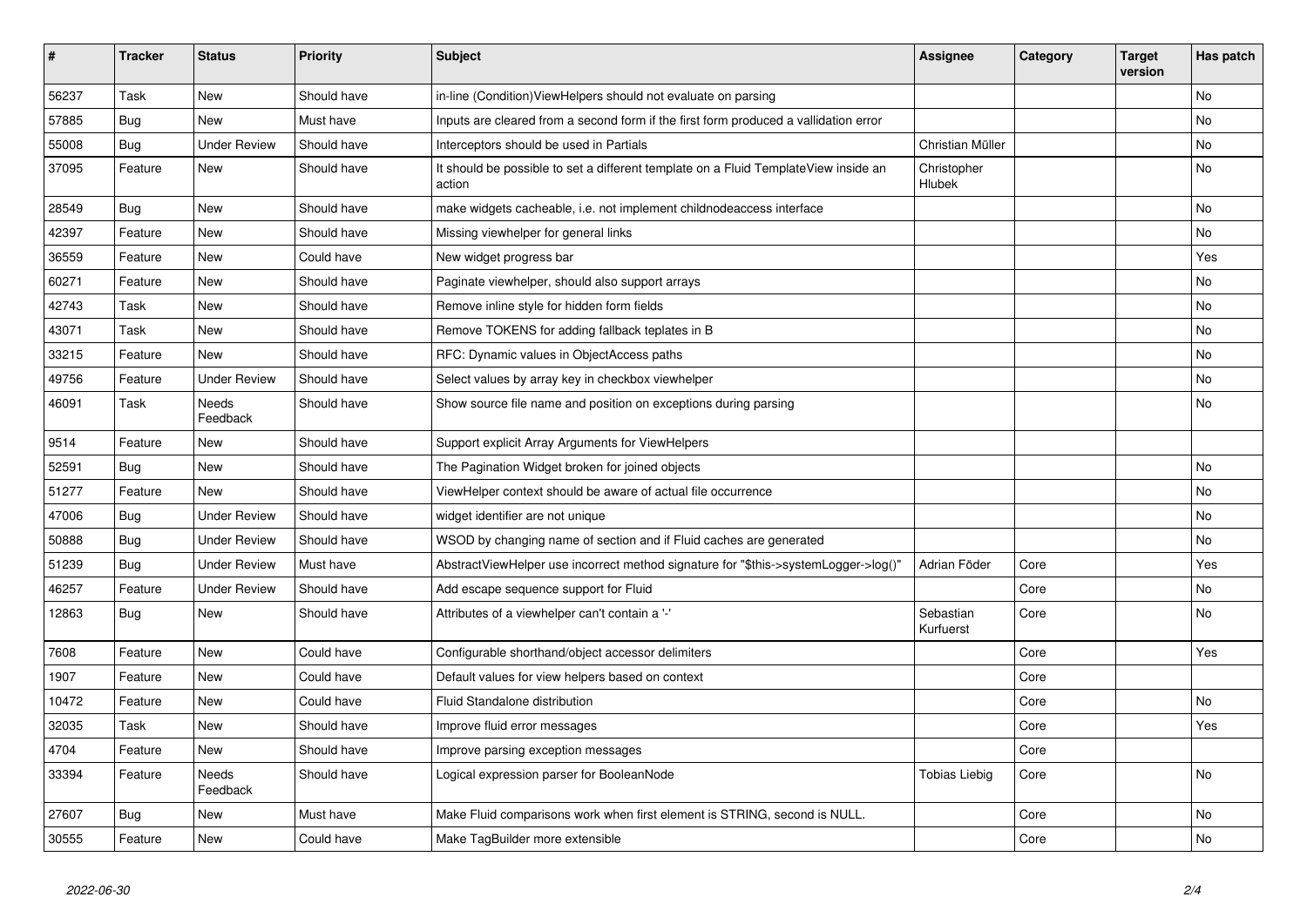| #     | <b>Tracker</b> | <b>Status</b>       | <b>Priority</b>      | <b>Subject</b>                                                                            | <b>Assignee</b>        | Category    | <b>Target</b><br>version | Has patch |
|-------|----------------|---------------------|----------------------|-------------------------------------------------------------------------------------------|------------------------|-------------|--------------------------|-----------|
| 39990 | Bug            | New                 | Should have          | Same form twice in one template: hidden fields for empty values are only rendered<br>once |                        | Core        |                          | <b>No</b> |
| 3481  | Bug            | New                 | Should have          | Use ViewHelperVariableContainer in PostParseFacet                                         |                        | Core        |                          | No        |
| 33551 | <b>Bug</b>     | New                 | Must have            | View helper values break out of a partial scope                                           | Sebastian<br>Kurfuerst | Core        |                          | <b>No</b> |
| 60181 | Feature        | <b>New</b>          | Could have           | Caching mechanism for Fluid Views/Templates                                               |                        | View        |                          | No        |
| 45394 | Task           | New                 | Should have          | Forwardport Unit test for standalone view                                                 |                        | View        |                          | No        |
| 43072 | Task           | New                 | Should have          | Remove TOKENS for adding templates fallback in Backporter                                 |                        | View        |                          | No        |
| 38369 | Bug            | New                 | Must have            | Resource ViewHelpers should not fall back to request package                              |                        | View        |                          | No        |
| 8989  | Feature        | Needs<br>Feedback   | Could have           | Search path for fluid template files                                                      |                        | View        |                          | No        |
| 60003 | Feature        | New                 | Should have          | Add required-Attribute to f:form.password                                                 |                        | ViewHelpers |                          | <b>No</b> |
| 36410 | Feature        | New                 | Should have          | Allow templates to send arguments back to layout                                          |                        | ViewHelpers |                          | No        |
| 9950  | Task           | New                 | Should have          | Binding to nested arrays impossible for form-elements                                     |                        | ViewHelpers |                          |           |
| 26664 | Task           | New                 | Won't have this time | Clean up Form ViewHelpers                                                                 |                        | ViewHelpers |                          | No        |
| 30937 | Bug            | New                 | Should have          | CropViewHelper stringToTruncate can't be supplied so it can't be easily extended          |                        | ViewHelpers |                          | Yes       |
| 3725  | Feature        | New                 | Could have           | <b>CSS Engine</b>                                                                         | Christian Müller       | ViewHelpers |                          | No        |
| 54284 | Bug            | New                 | Should have          | Default Option for Switch/Case VH                                                         |                        | ViewHelpers |                          | No        |
| 49600 | Bug            | New                 | Should have          | f:form tag shown as a HTML on frontend                                                    |                        | ViewHelpers |                          | No        |
| 37619 | Bug            | New                 | Should have          | Fatal Error when using variable in name attribute of Section ViewHelper                   |                        | ViewHelpers |                          | No        |
| 8648  | <b>Bug</b>     | New                 | Should have          | format.crop ViewHelper should support all features of the crop stdWrap function           |                        | ViewHelpers |                          | No        |
| 58862 | Bug            | Needs<br>Feedback   | Should have          | FormViewHelper doesn't accept NULL as value for \$arguments                               | Bastian<br>Waidelich   | ViewHelpers |                          | Yes       |
| 59057 | Bug            | Under Review        | Must have            | Hidden empty value fields shoud be disabled when related field is disabled                | Bastian<br>Waidelich   | ViewHelpers |                          | No        |
| 8491  | Task           | Needs<br>Feedback   | Should have          | link.action and uri.action differ in absolute argument                                    | Karsten<br>Dambekalns  | ViewHelpers |                          | No        |
| 51100 | Feature        | New                 | Must have            | Links with absolute URI should have the option of URI Scheme                              |                        | ViewHelpers |                          | No        |
| 26658 | Task           | New                 | Won't have this time | Make Form ViewHelpers consistent                                                          |                        | ViewHelpers |                          | No        |
| 33628 | <b>Bug</b>     | Needs<br>Feedback   | Must have            | Multicheckboxes (multiselect) for Collections don't work                                  | Christian Müller       | ViewHelpers |                          | No        |
| 40064 | <b>Bug</b>     | New                 | Must have            | Multiselect is not getting persisted                                                      |                        | ViewHelpers |                          | No        |
| 5933  | Feature        | Accepted            | Should have          | Optional section rendering                                                                | Sebastian<br>Kurfuerst | ViewHelpers |                          | No        |
| 34682 | <b>Bug</b>     | <b>Under Review</b> | Should have          | Radio Button missing checked on validation error                                          |                        | ViewHelpers |                          | No        |